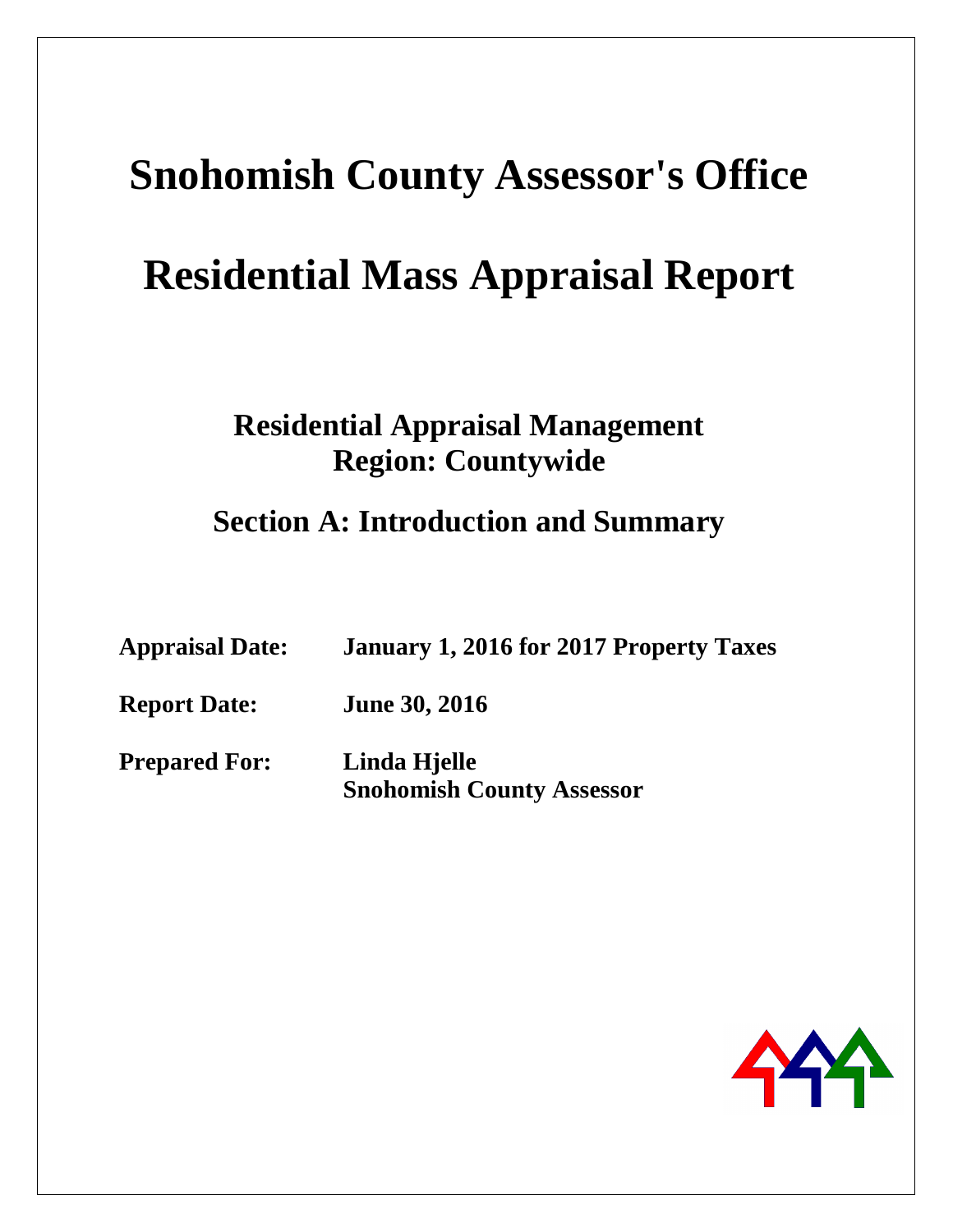Residential Appraisal Management: Countywide



**Introduction** 

# **Table of Contents**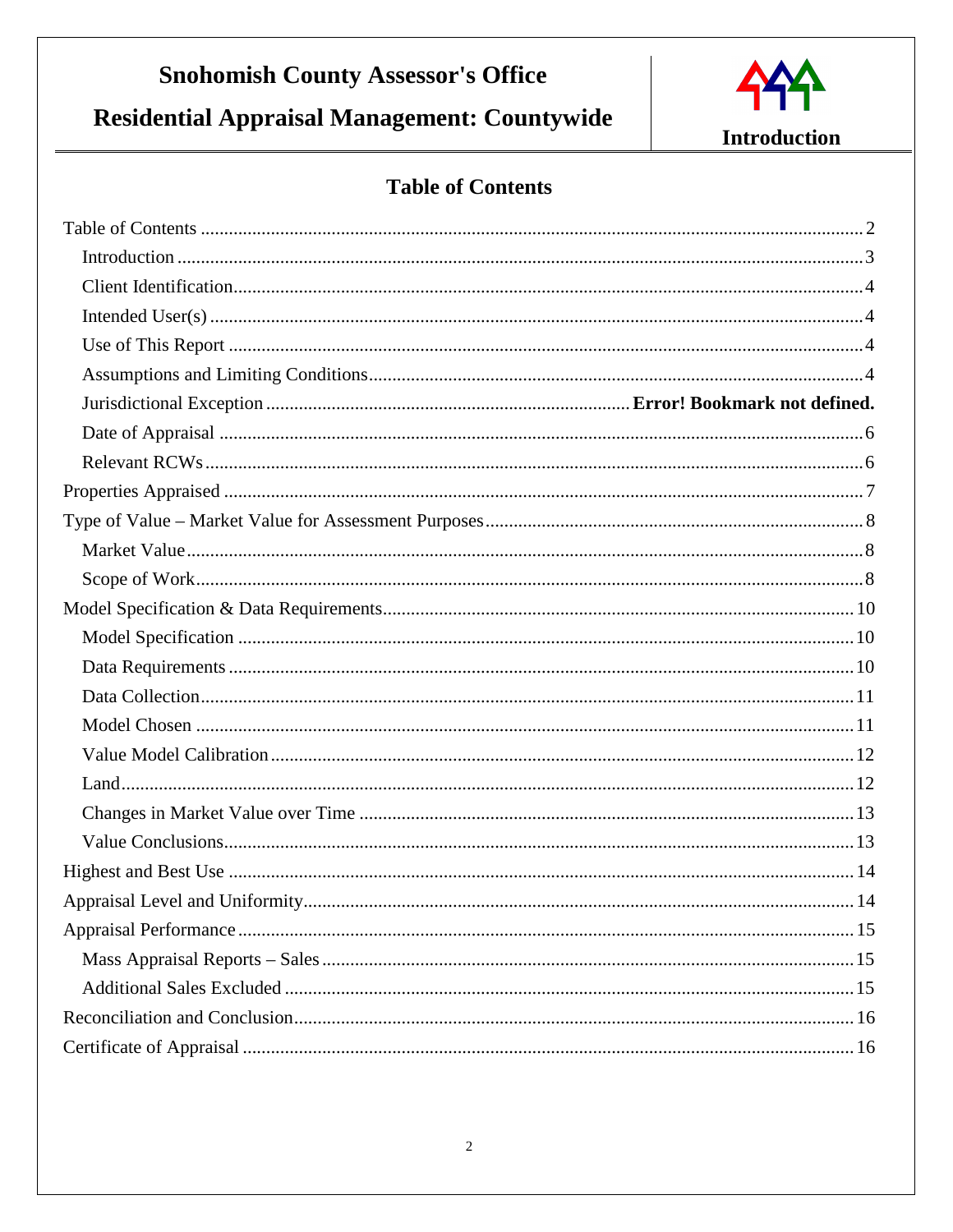### **Residential Appraisal Management: Countywide**



### **Introduction**

#### **Client Instructions to Appraisers**

- Appraise all properties in each Residential Appraisal Management Region by the date specified in the approved Snohomish County revaluation calendar.
- The appraisals are to be compliant with Washington State Law (RCW), Washington State Administrative Code (WAC), Washington State Department of Revenue (DOR) guidelines, International Association of Assessing Officers (IAAO) Standard on Ratio Studies (April 2013 edition), IAAO standard on Mass Appraisal of Real Property and the Uniform Standards of Professional Appraisal Standards (USPAP) Standard 6: Mass Appraisal, Development and Reporting.
- The appraisals are to be performed using industry standard mass appraisal techniques, including adjusting sale prices for time.
- Physical inspections must comply with the 2016 2021 revaluation plan approved by the Washington State Department of Revenue March 5, 2015 and amended on March 15, 2016. Physical inspections will at a minimum be a curbside visit and review of the property characteristics.
- An effort should be made to inspect and review all 'qualified' sales that occurred in the year prior to the assessment date. At a minimum, those qualified sales determined to be 'outliers' should be examined, or in lieu of examination, a mailed sale questionnaire, and/or by an internet review performed using real estate related websites.
- A written mass appraisal report that is compliant with USPAP Standard 6 must be completed for each of Snohomish County's Residential Appraisal Management Regions.
- The intended use of the appraisals and subsequent report is for the administration of ad valorem property appraisals.
- The intended users are the Assessor (Client), the Snohomish County Board of Equalization, the Washington State Board of Tax Appeals and the Washington State Department of Revenue.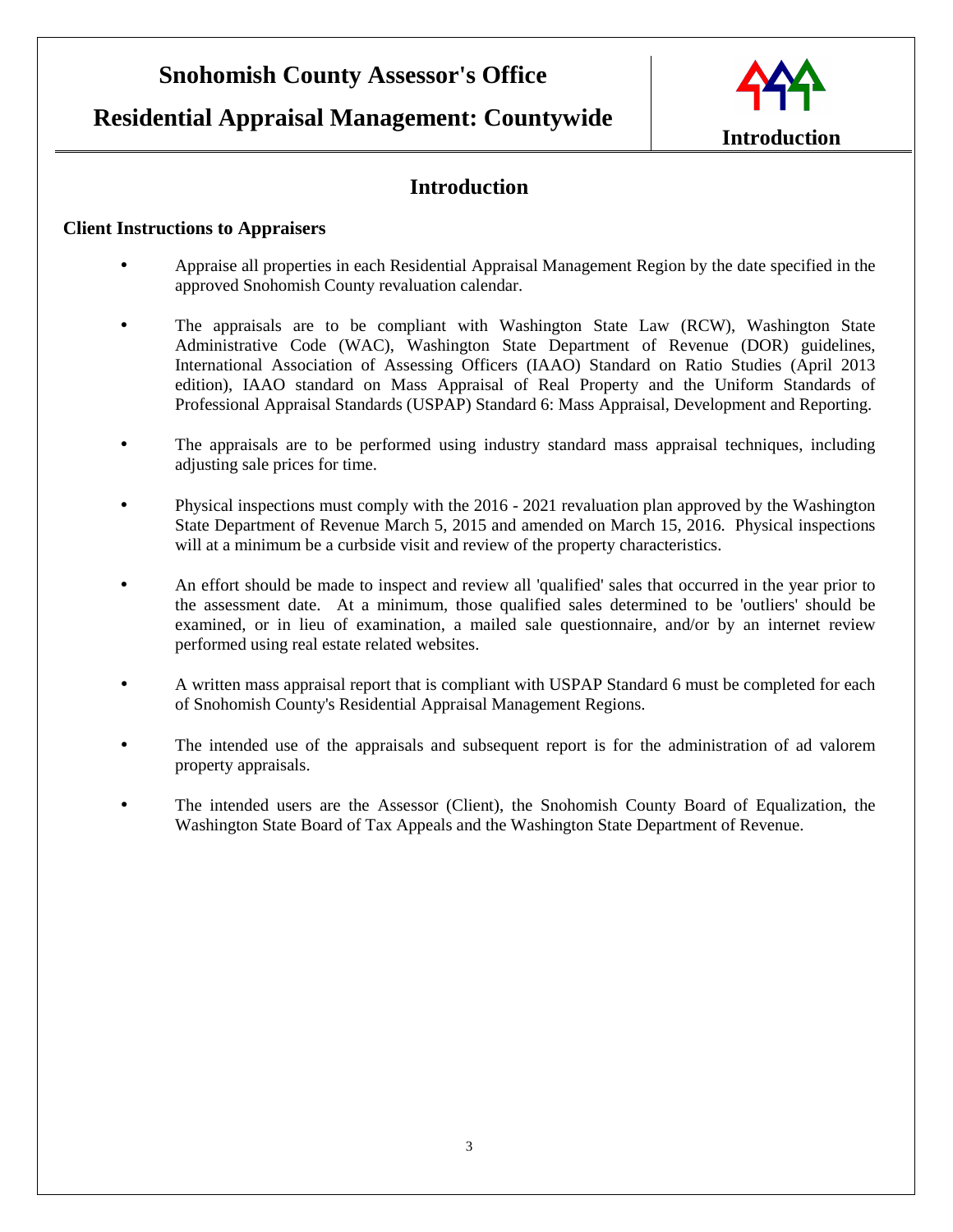### **Residential Appraisal Management: Countywide**



#### **Client Identification**

This residential mass appraisal report was prepared for the Snohomish County Assessor as per the client's instructions.

#### **Intended User(s)**

Intended users are the Snohomish County Assessor, the Snohomish County Board of Equalization, and the Washington State Board of Tax Appeals and the Washington State Department of Revenue. No other users are intended or implied.

#### **Use of This Report**

The use of this report, its analysis and conclusions, is limited to the administration of appraisals for property tax purposes in accordance with Washington State law and administrative code. The information and conclusions contained in this report cannot be relied upon for any other purpose.

#### **Assumptions and Limiting Conditions**

- 1. This revaluation is a mass appraisal assignment resulting in conclusions of market value for ad valorem tax purposes and no one should rely on this study for any other purpose. The opinion of value on any parcel is not applicable for any use other than ad valorem taxation.
- 2. This is a retrospective analysis with an assumed data cut-off date as of the appraisal date specified in this report.
- 3. Properties are appraised as if free and clear of any and all liens or encumbrances unless otherwise stated.
- 4. No personal property is included in the value. For the purposes of this report, fixtures are generally accepted as real property, and business value is regarded as personal property and therefore exempt.
- 5. Responsible ownership and competent property management are assumed.
- 6. It is assumed that there are no hidden conditions of the property, subsoil or structures that render it more or less valuable unless specifically noted in the property system database.
- 7. The appraiser is not qualified to detect the existence of potentially hazardous material which may or may not be present on or near the property. The existence of such substances may have an effect on the value of the property. It is assumed that there are no hazardous materials affecting the value of the property, unless specifically identified in the property system database.
- 8. It is assumed that there is full compliance with all applicable federal, state and local environmental regulations and laws unless noncompliance has been noted in the property system database.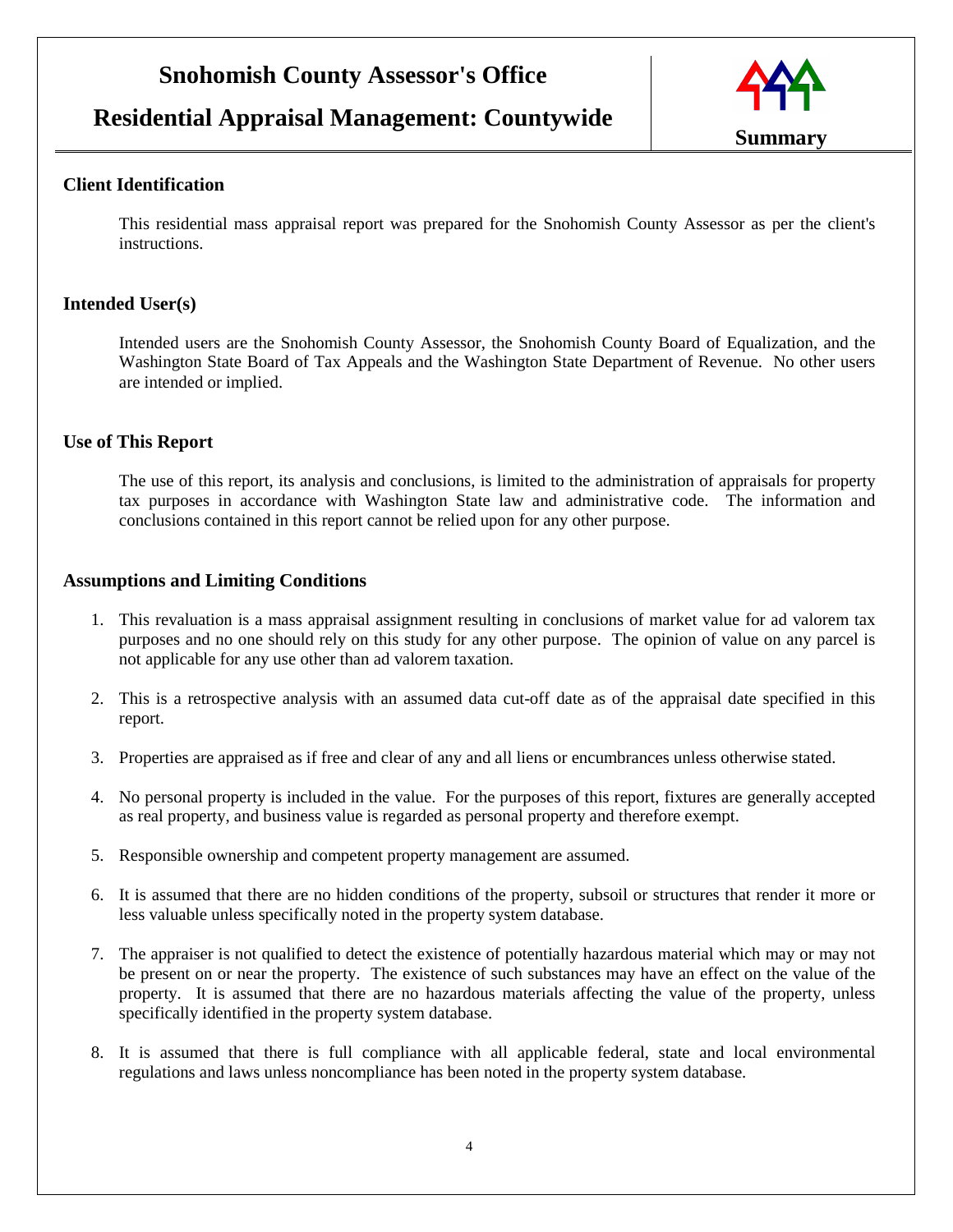# **Residential Appraisal Management: Countywide**



- 9. It is assumed that all applicable zoning and use regulations and restrictions have been complied with, unless otherwise noted in the property system database.
- 10. It is assumed that all required licenses, permits, certificates, consents, easements or other legislative or administrative authority from any local, state or national government or private entity or organization have been or can be obtained or renewed for any use on which the value estimate is based, unless otherwise noted in the property system database.
- 11. It is assumed that there are no adverse easements, encroachments, restrictions, encumbrances, leases, reservations, covenants, contracts, declarations, special assessments, ordinances or other items of similar nature significantly affecting the value of the property, unless otherwise noted in the property system database.
- 12. No responsibility is assumed for matters pertaining to legal or title considerations.
- 13. Fiscal constraints may impact data completeness and accuracy, valuation methods and valuation accuracy. Staffing levels, equipment and resources are limited by the budgets allocated to the Assessor's office by Snohomish County Ordinance 14-125 for the 2015 calendar year and Snohomish County Ordinance 15-081 for the 2016 calendar year.
- 14. Sales utilized are assumed to be "arm's-length" market transactions based on initial validation review.
- 15. A secondary review of sales was conducted. More than 99% of the reviewed sales received a site visit and/or review of on-line records to the extent they were available. Data was verified as to the property characteristics at the time of sale. Those characteristics were archived and used to develop a model upon which to value similar properties. The property characteristics in the archived database may or may not represent the property characteristics used to calculate the 2015 certified value or the 2016 value.
- 16. The subject property is assumed to be buildable unless otherwise noted in the property system database.
- 17. It is assumed that the property is unaffected by "sensitive or critical areas" regulations (federal, state or local) unless otherwise noted in the property system database.
- 18. Maps, aerials, photographs, and drawings may be included to assist the intended user in visualizing the property; however, no responsibility is assumed as to their exactness.
- 19. The value conclusions contained in this report apply to the subject parcels only and are valid only for assessment purposes. No attempt has been made to relate the conclusions in this report to any other revaluation, past, present or future.
- 20. It is assumed that 'exposure time' for the properties appraised are typical for their market areas.
- 21. It is assumed that the legal descriptions stored in the Assessor's property system database for the properties appraised are correct. No survey or search of title of the properties has been made for this report and no responsibility for legal matters is assumed.
- 22. Rental rates, when employed, were calculated in accordance with generally accepted appraisal industry standards.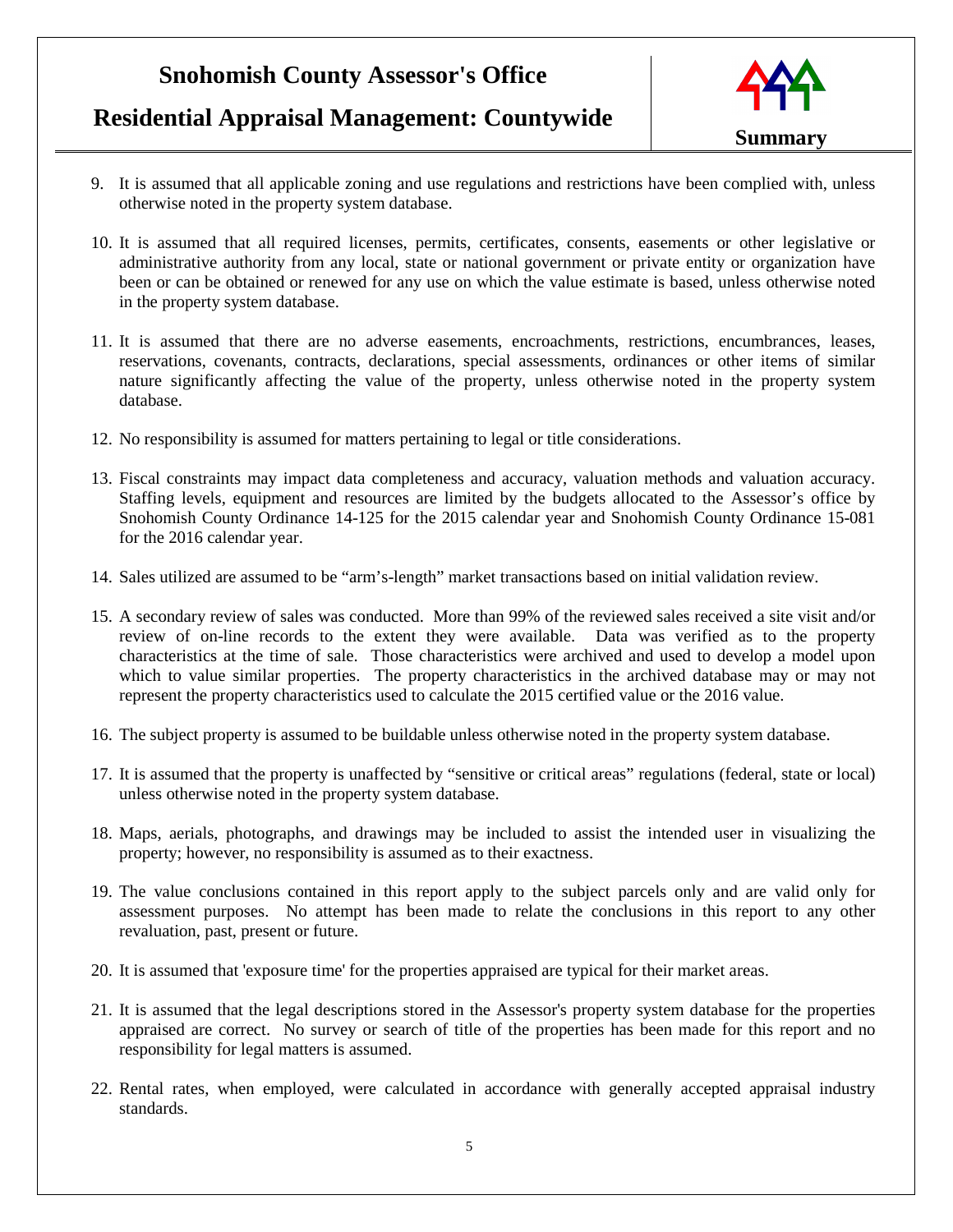**Residential Appraisal Management: Countywide**



- 23. The use of valuation models for residential properties other than the sales-adjusted cost approach is generally precluded or difficult to employ due to limitations of the appraisal software used by the Assessor's office.
- 24. Exterior inspections were made of all properties in the physical inspection areas per the revaluation plan approved by the Washington State Department of Revenue dated March 5, 2015 and amended on March 15, 2016. Due to lack of staff, time and access, most properties did not receive 'walk around' inspections nor did most improved properties receive interior inspections.
- 25. The Assessor's records are assumed to be correct for the properties appraised. Due to the limitations listed above in staffing, time and access, especially the fact that exterior inspections of properties appraised are conducted once every six years, this is an extraordinary assumption.

#### **Date of Appraisal**

The appraisal date for properties other than new construction is **January 1st, 2016**

The appraisal date for new construction properties is **July 31st, 2016**

#### **Relevant RCWs**

#### **RCW 84.40.020**

**Assessment date - Average inventory basis may be used - Public inspection of listing, documents, and records.** 

"All real property in this state subject to taxation shall be listed and assessed every year, with reference to its value on the first day of January of the year in which it is assessed…"

#### **RCW 36.21.080**

#### **New construction building permits - When property placed on assessment rolls.**

"The county assessor is authorized to place any property that is increased in value due to construction or alteration for which a building permit was issued, or should have been issued, under chapter 19.27, 19.27A, or 19.28 RCW or other laws providing for building permits on the assessment rolls for the purposes of tax levy up to August 31st of each year. The assessed valuation of the property shall be considered as of July 31st of that year."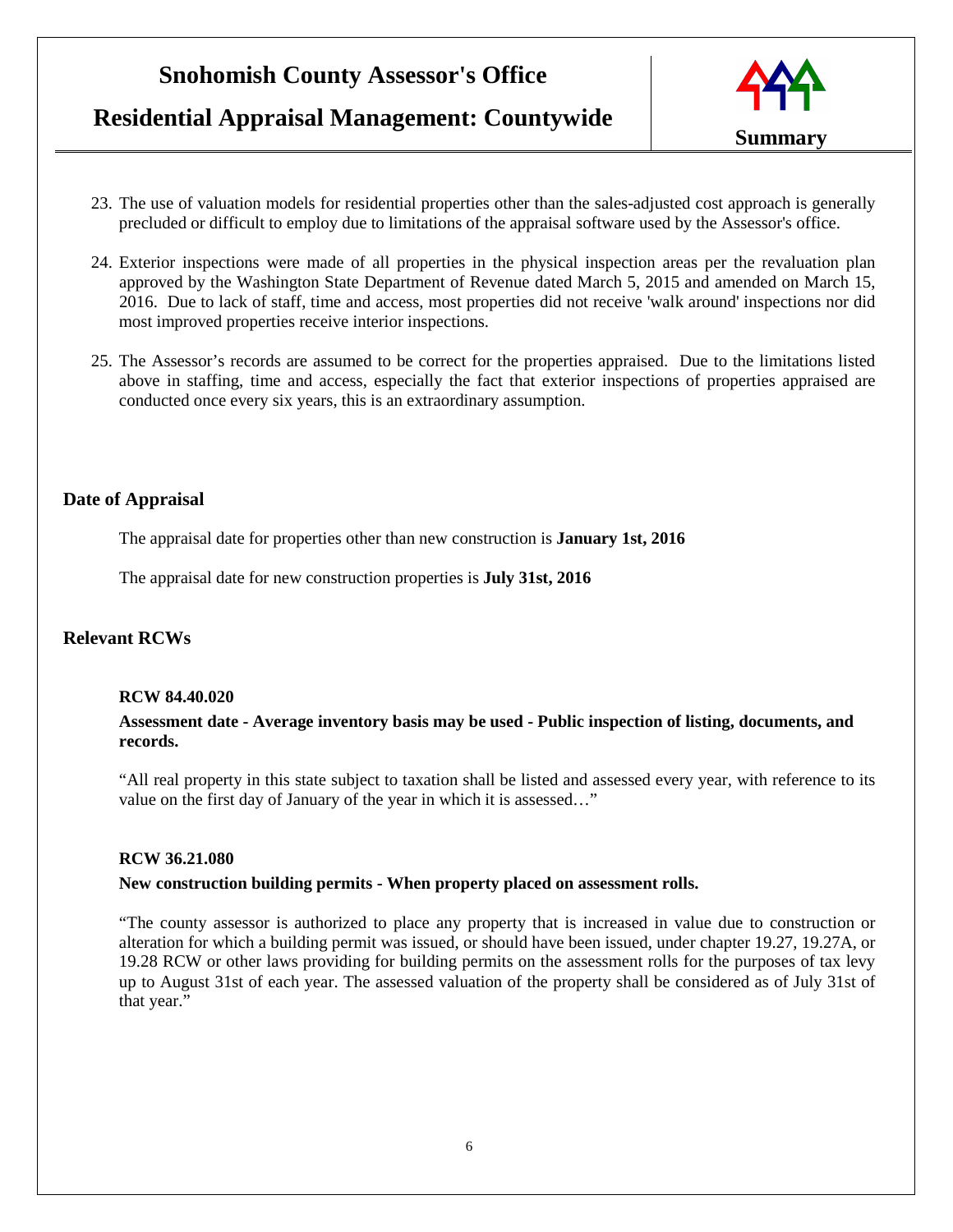

## **Properties Appraised**

### **Member Parcels Residential Appraisal Management**

See specific region reports for detailed descriptions of properties appraised in each region.

### **Property Rights Appraised – Fee Simple**

 $\overline{a}$ 

"Fee Simple Title indicates ownership that is absolute and subject to no limitation other than eminent domain, police power, escheat and taxation."<sup>1</sup>

<sup>&</sup>lt;sup>1</sup> International Association of Assessing Officers, Glossary for Property Appraisal and Assessment (Chicago, IAAO 1997)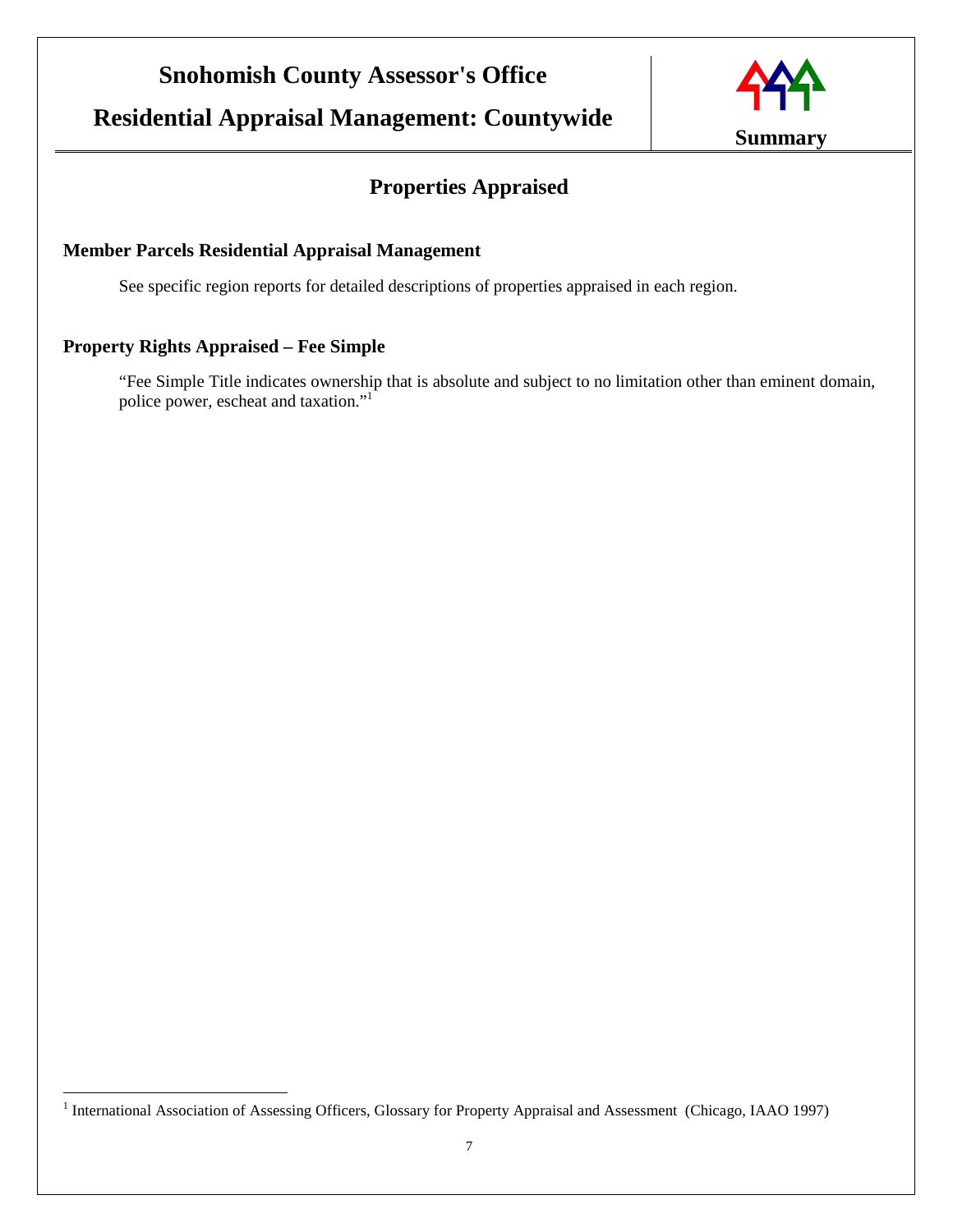

### **Type of Value – Market Value for Assessment Purposes**

#### **Market Value**

The basis of all assessments is the true and fair market value of property. True and fair market value...<sup>2</sup> or [the] amount of money a buyer is willing, but not obligated to buy, would pay for it to a seller, willing but not obligated, to sell.

In arriving at a determination of such value, the assessing officer can consider only those factors that can within reason be said to affect the price in negotiations between a willing purchaser and willing seller, and he must consider all such factors.<sup>3</sup>

#### **Scope of Work**

#### **Sales, sale reviews and archiving of sales**

Real estate transactions are initially reviewed and coded by the Assessor's office staff. The transactions are reviewed for ownership and legal description and then entered into Ascend<sup>4</sup> if correct. They are then coded with deed type based on Washington State Department of Revenue guidelines and entered into ProVal®<sup>5</sup> if correct. Those transactions coded "W" (Warranty Deed), "WP" (Special Warranty Deed), "R" Real Estate Contract and "BS" Bargain and Sale Deed are further reviewed by the appraisal department. "X" (other types of deeds) are reviewed when associated with Manufactured homes. QC (Quit Claim deeds) are reviewed if the improvements are located on tribal property. They are further coded with a local ratio code which identifies transaction type. Most common are Q (qualified), Z or ZM (sold together with other property), V (Forced Sale), I (Exempt), and 8 (Bank to Bank).

The appraisal department reviews the transactions to determine if they are arm's length market transactions. Transactions to banks, financial institutions, and government or quasi-government agencies are not considered arm's length.

Sale reviews generally consist of an appraiser conducting a site visit, attempting to make contact with the owner (buyer) and verifying the information both at the time of sale, and currently. Online research is also conducted when time allows and to the extent information is available on websites available to the general public. Complex transactions, unique properties (large acreage, excellent quality, lakefront etc.) and/or large differences between assessed value and sale price may result in contacting other parties involved including seller, agents or government agencies such as planning or health districts.

The appraiser determines if the transaction is a valid arm's length transaction, that is, representative of the market. The appraiser then enters the local analysis code VVVV for valid market transactions (or, "valid for

 $\overline{a}$ 

<sup>&</sup>lt;sup>2</sup> Spokane etc. R. Company v. Spokane County, 75 Wash. 72 (1913); Mason County Overtaxed, Inc. v. Mason County, 62d (1963); AGO 57-58, No. 2, 1/8/57; AGO 65-66, No. 65 12/31/65

 $3$  AGO 65.66. No. 65, 12/31/65

<sup>4</sup> Manatron Ascend™ is a Windows®-based assessment administration, tax billing and collection system.

<sup>&</sup>lt;sup>5</sup> ProVal® is property appraisal and valuation software used by the Assessor's office to record and access property records, and is a registered trademark of Thomson Reuters.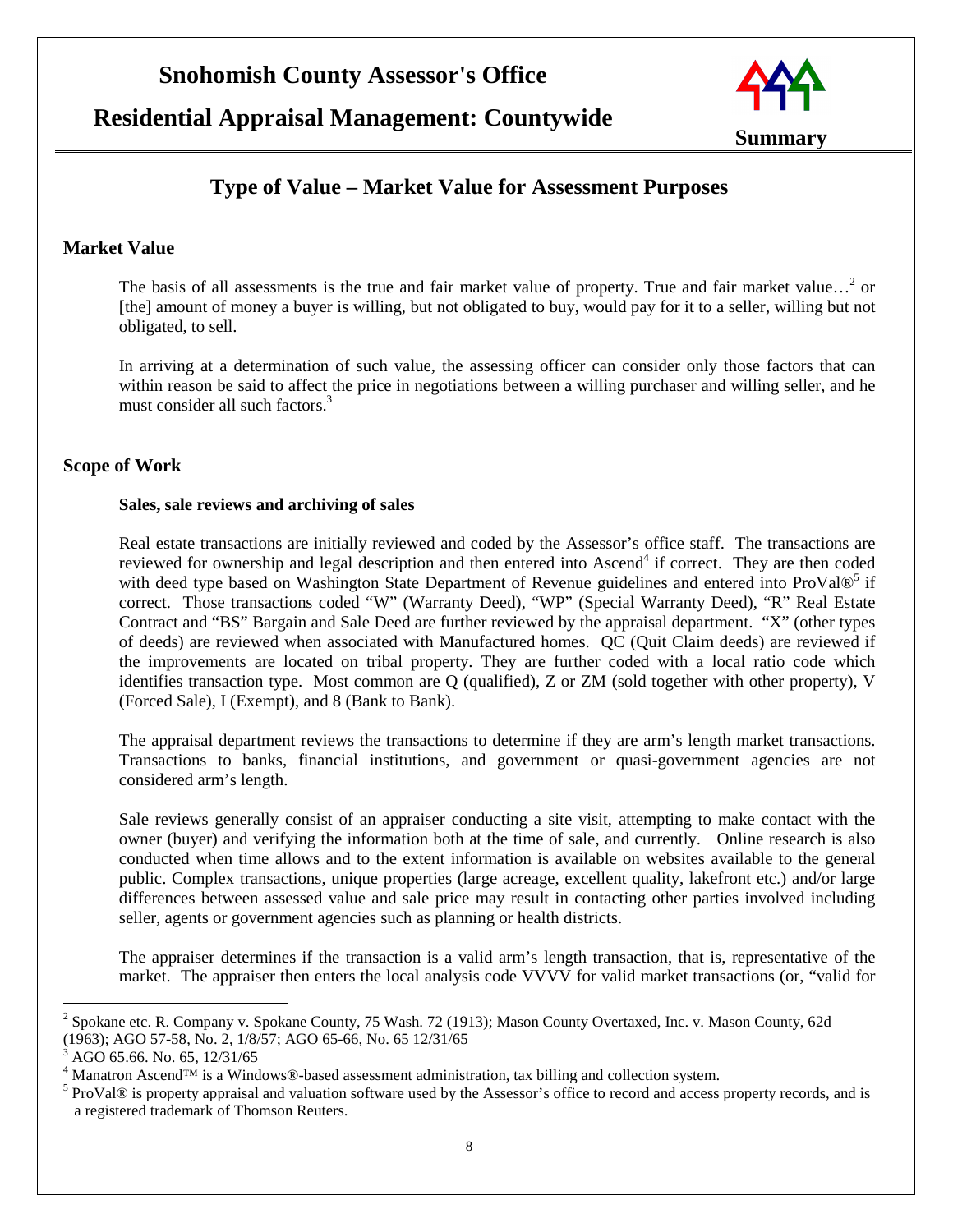### **Residential Appraisal Management: Countywide**



Analysis") or 9999 for a non-arm's length transactions (or, "Invalid for Analysis") in ProVal®. The property characteristics present at the time of sale are also archived in ProVal®. Characteristics that changed after the transaction would then be noted in ProVal® for future use.

In order to properly record new construction values, new houses are archived as 100% complete, but in ProVal® the data reflects the value at the time of certification. The account would be updated during the "new construction" phase of appraisal operations.

By archiving sales, the analyst can retrieve a "snap shot" of the property characteristics that existed at the time of sale. This "snap shot" from the archived database provides a more accurate basis from which to determine market value.

Archived sales were used in the model calibration. Sales coded Z, ZC and ZM<sup>6</sup> are not included in this report. In addition, new houses or lots that were not certified last year are not included in this report but were included in the model calibration. Sales of partially finished houses are included in both this report and in model calibration.

The data used in this report was abstracted at a specific time noted at the end of each report "Data and Analysis" section (Section B).

For the 2016 revaluation, all sales in the scheduled physical inspection area received an exterior inspection. All sales of duplexes and triplexes in the residential benchmarks were investigated and where possible, rent information was obtained from the tenants.

The number of sales of single-family residences reviewed (Use codes 111, 116, 141 & 142) by inspection type is summarized below:

| <b>Countywide Sale Verifications</b>   |               |  |
|----------------------------------------|---------------|--|
| <b>Type</b>                            | <b>Volume</b> |  |
| Field Inspection - exterior only       | 7,946         |  |
| New Construction - on site visit       | 1,512         |  |
| On-line review only                    | 474           |  |
| Field Inspection - interior inspection | 70            |  |
| Phone                                  | 3             |  |
| No notation                            | 3             |  |
| Total                                  |               |  |

Residential appraisal benchmarks are identified with a seven (7) digit number. The first character of the benchmark codes identifies the region in which the property is located. The second digit identifies the inspection year of the approved revaluation plan. Properties located in Residential Appraisal Management Countywide, inspection year one (1) were inspected for the appraisal period covered by this report.

 $\overline{a}$  $6$  Z, ZC and ZM codes refer to properties that were sold together with other properties.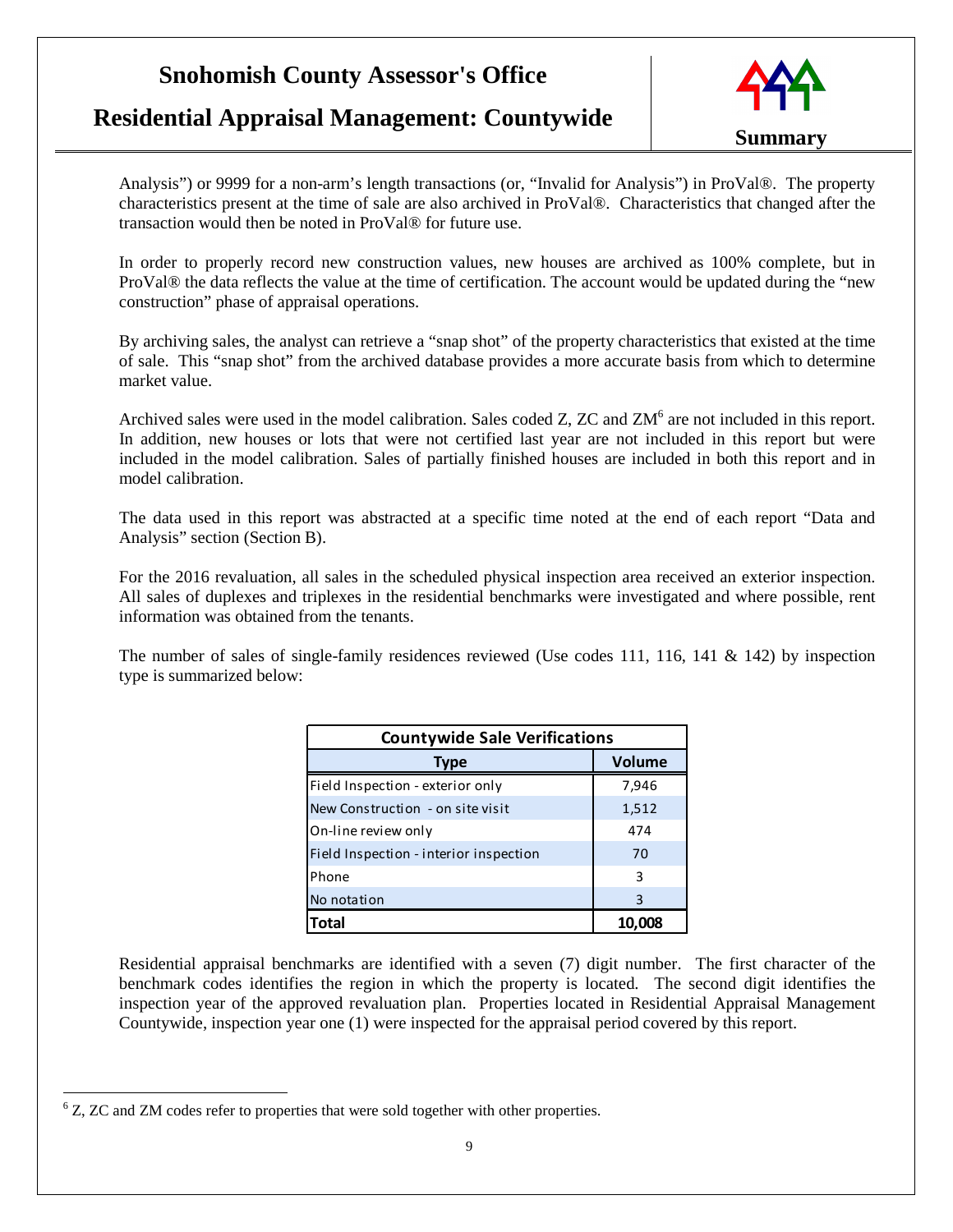

### **Model Specification & Data Requirements**

#### **Model Specification**

The predominant property types in the residential appraisal management areas are land, single-family residences, and manufactured homes.

Time constraints, staffing level and lack of funding preclude the detailed investigation of value models other than the following:

- Sales-adjusted cost approach where the base model is specified by ProVal®. The ProVal® cost model is a derivative of the Marshall & Swift® valuation service cost approach. This approach is often referred to by ProVal® as a Market Calibrated Stratified Cost Approach.<sup>7</sup>
- Sales-adjusted cost approach based valuation model for duplexes and triplex.
- Sales-adjusted cost approach based valuation model for manufactured homes located in manufactured home parks.

Computer Assisted Mass Appraisal (CAMA)<sup>8</sup> system limitations, time constraints, staffing and lack of funding preclude utilization of multiple regression based direct market value models or 'comparable sales' value applications other than as noted above.

Due to lack of reliable information regarding rental rates, time constraints, and staffing limitations due to funding restrictions, the income approach, which is generally considered not applicable to the appraisal of these types of residential properties, was considered but not used.

#### **Data Requirements**

 $\overline{a}$ 

The data requirements for the ProVal® specified Market Calibrated Stratified Cost Approach reside in the ProVal® database and are maintained by Assessor staff.

<sup>&</sup>lt;sup>7</sup> ProVal® is a licensed re-distributor of the Marshall & Swift® cost data. Snohomish County is a licensed user of the Marshall & Swift® cost data.

<sup>&</sup>lt;sup>8</sup> Computer Assisted Mass Appraisal (CAMA) is both a department and a function of the Assessor's office.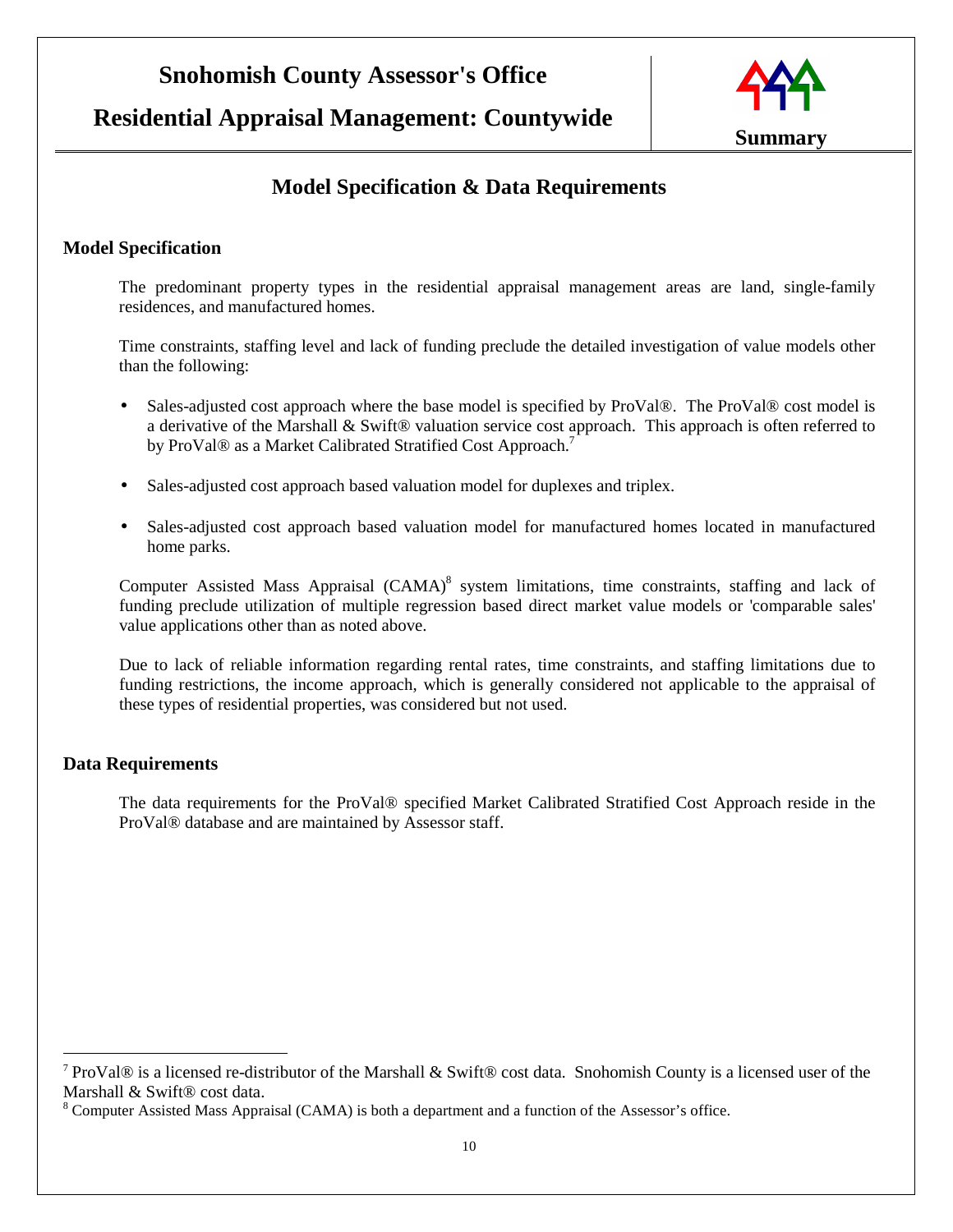# **Residential Appraisal Management: Countywide**



#### **Data Collection**

The appraisal staff relies on a number of tools to collect and verify property characteristics including:

- Physical Inspection of Properties
- Blueprints
- Real Estate Flyers & Brochures
- Real Estate Web Sites
- Snohomish County Health District
- Maps, including, but not limited to:
	- **Aerial photos**
	- Topographic Maps
	- **Wetland and STREAM Maps**
	- **Easement Maps**
	- **Utility Maps**
	- **Example 2** Zoning Maps
	- Comprehensive Plan Maps
	- Urban Growth Area (UGA) Maps
	- $\blacksquare$  SASMAP<sup>9</sup>
	- Any map that conveys property characteristic data

Property characteristic data is maintained annually from various maps, through sale reviews and property reinspections per the approved revaluation plan. Property characteristics may also be verified and updated by reinspection of a property in the course of perfecting the Assessor's answer to an appeal, or in response to a value review initiated by a taxpayer.

Data is captured in the Assessor's Property System Database/ProVal®.

Sale review notes are contained in the analysis spreadsheets and in the Assessor's Property System Database/ProVal®.

#### **Model Chosen**

 $\overline{a}$ 

- Sales-adjusted Cost Approach for all residential properties (SFR's, Manufactured Homes and SFR-style condominiums)
- Cost Approach for outbuildings and miscellaneous structures
- Sales-adjusted Cost Approach for Duplexes and Triplexes

 $9^9$  SASMAP is a mapping application created and maintained by the Assessor's Office Geographic Information System (GIS) Department.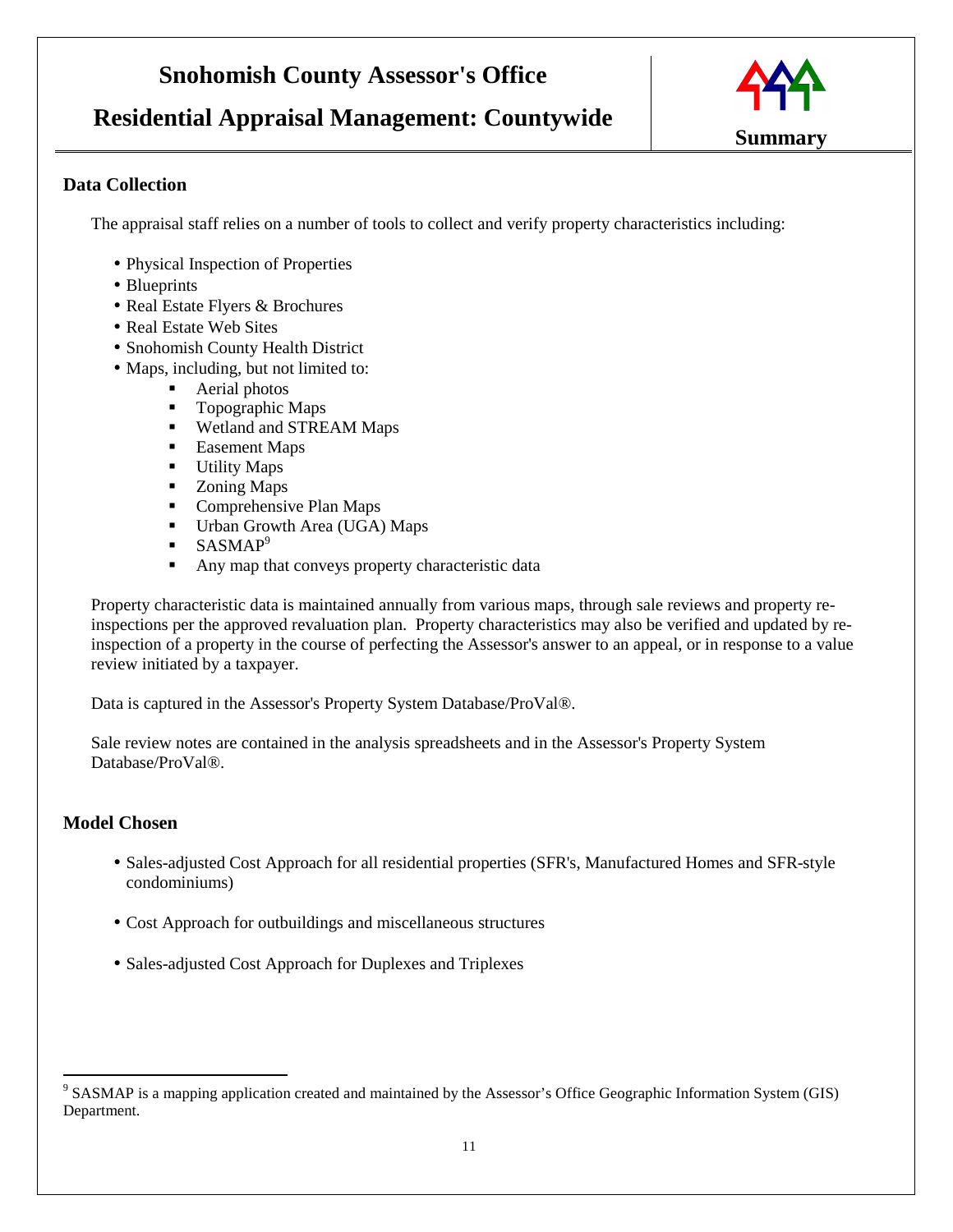### **Residential Appraisal Management: Countywide**



#### **Value Model Calibration**

The standards applied are those published by the International Association of Assessing Officers (IAAO), April 2013. The level of appraisal is set by the Revised Code of Washington (RCW).

Our CAMA vendor provided an updated cost table in 2014. That table was applied and tested by the CAMA department. The results were further reviewed by the Modeling department.

The cost model was adjusted until the ratio studies produced acceptable performance statistics for both level of appraisal (ratio) and uniformity (see tables later in this document). Base cost model adjustments include adjusting the base rate cost tables and setting the base house type model.

The performance of the base cost model was evaluated on a benchmark by benchmark basis, quality/grade, property class, condition, house type, year built, and specific location (as examples); and the base cost model was refined until it produced acceptable performance statistics. Refinements to the base cost model were made using house type factor models (applied universally by benchmark by house style), the application of improvement modifiers, lump sum or percentage land factors, and modifications to depreciation tables. Refer to the model performance summary analysis tables for details.

See specific region "Data and Analysis" (Section B) reports for regional adjustments.

#### **Land**

Snohomish County has diverse land usage. Please refer to the individual region reports for specific methodology.

#### **Manufactured Homes in Parks**

Manufactured homes in parks were analyzed using Microsoft Excel®. Sale ratios were reviewed and adjusted by overall style and quality and then by park quality. Those adjustments were applied to all manufactured homes in Parks. Where sufficient sales were recorded, the specific park was used as an additional variable for all manufactured homes in that park, based on sales within that park.

Manufactured Homes located in Parks typically have a large range of values and sale prices. This is due to a number of reasons, potentially including but not limited to:

- Limited market exposure
- Limited financing options
- Limited knowledge of the market by buyers and sellers
- Motivation of buyers and sellers
- Park nuances: rent, restrictions, management, number of units, age restrictions.
- Park location
- Diversity between parks
- Diversity within parks
- Overall age, condition, and/or quality of manufactured homes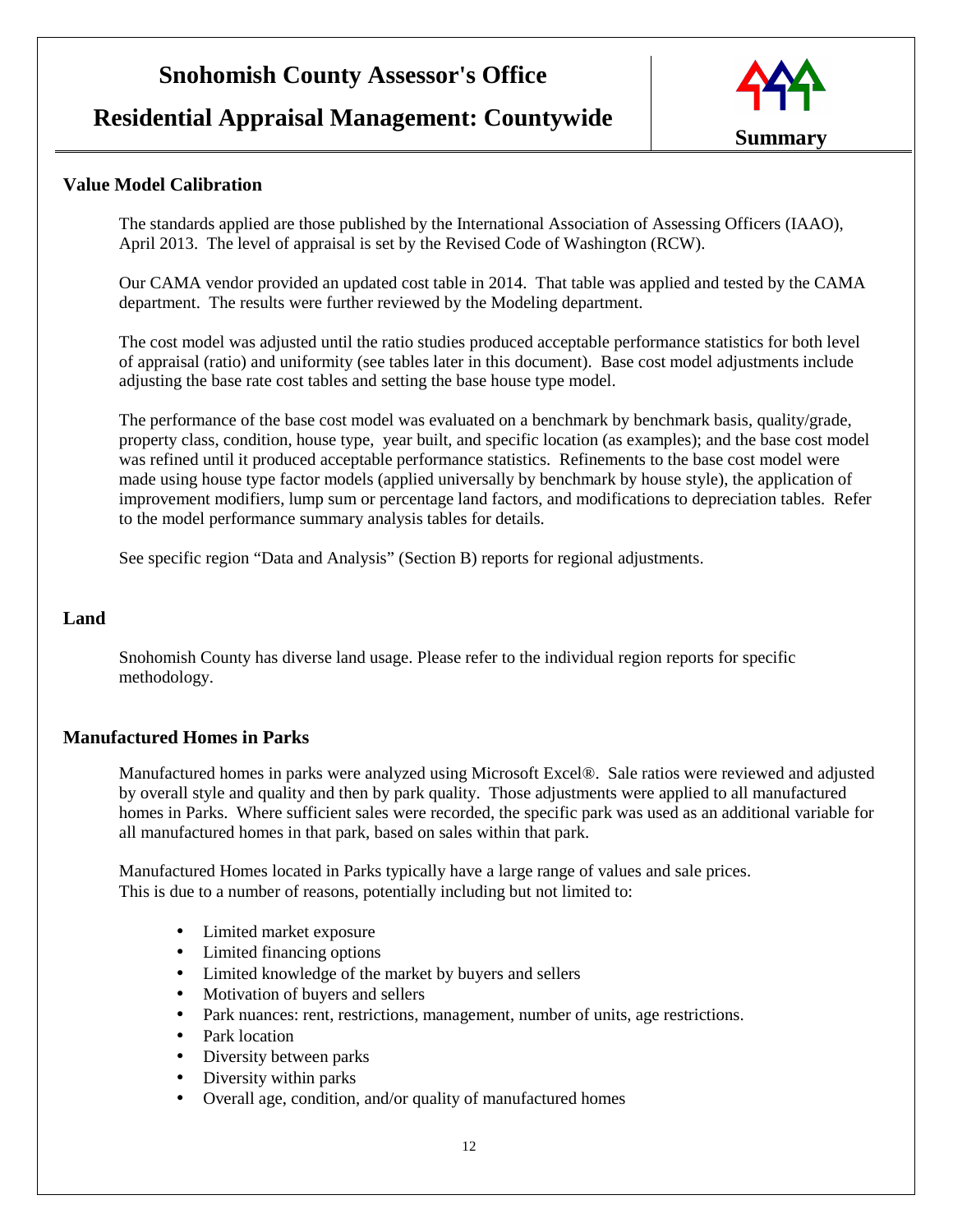# **Residential Appraisal Management: Countywide**



• Concerns regarding park closure (not as critical now)

These reasons and others result in an increased deviation of sale ratios. This deviation is at the high end of IAAO standards but typical when compared with other jurisdictions.

#### **Changes in Market Value over Time**

#### *(AKA Time Adjustments)*

Adjustments for changes in value over time (time adjustments) were determined by performing a sale ratio trend analysis as described in the Fundamentals of Mass Appraisal (2011).<sup>10</sup> When sale prices are compared to assessed values (S/A ratio) and arrayed against sale month and year, the average change in market value for the sample can be determined.

Increasing S/A ratio values indicate increasing market values over time whereas decreasing S/A ratios indicate a declining market.

The sale ratio trend analysis was not performed until the majority of the prior year's sales were entered into the CAMA database in order to have sufficient data to allow accurate analysis.

The study was performed using average (mean) S/A ratio vs. month of sale, as opposed to using median S/A ratios as the analysis was performed Excel® using pivot tables. Excel® pivot tables cannot provide median calculations.

#### **Value Conclusions**

 $\overline{a}$ 

The ratio analysis was performed using Excel® and IBM® SPSS® Statistics<sup>11</sup>. The sales are stratified by benchmark, plat, grade, age, style, land type, sale month/year, etc. Performance statistics are then generated, including: Mean Ratio, Median Ratio and Coefficient of Dispersion (COD).

The ratio results were reviewed by Thomas Blum, Residential Appraisal Crew Supervisor; then by Laura Washabaugh, Residential Appraisal Manager; Cindy Portmann, Chief Deputy Assessor, and Linda Hjelle, Assessor.

"Residential properties" and "Commercial properties" were reviewed for countywide uniformity between both populations using measures of central tendency.

Upon approval, the summary statistics were published for reference.

<sup>10</sup> Gloudemans, R., Almy, R. (2011). *Fundamentals of Mass Appraisal*. Kansas City, MO: IAAO, 151-154.

<sup>&</sup>lt;sup>11</sup> Previously known as PASW Statistics or SPSS®.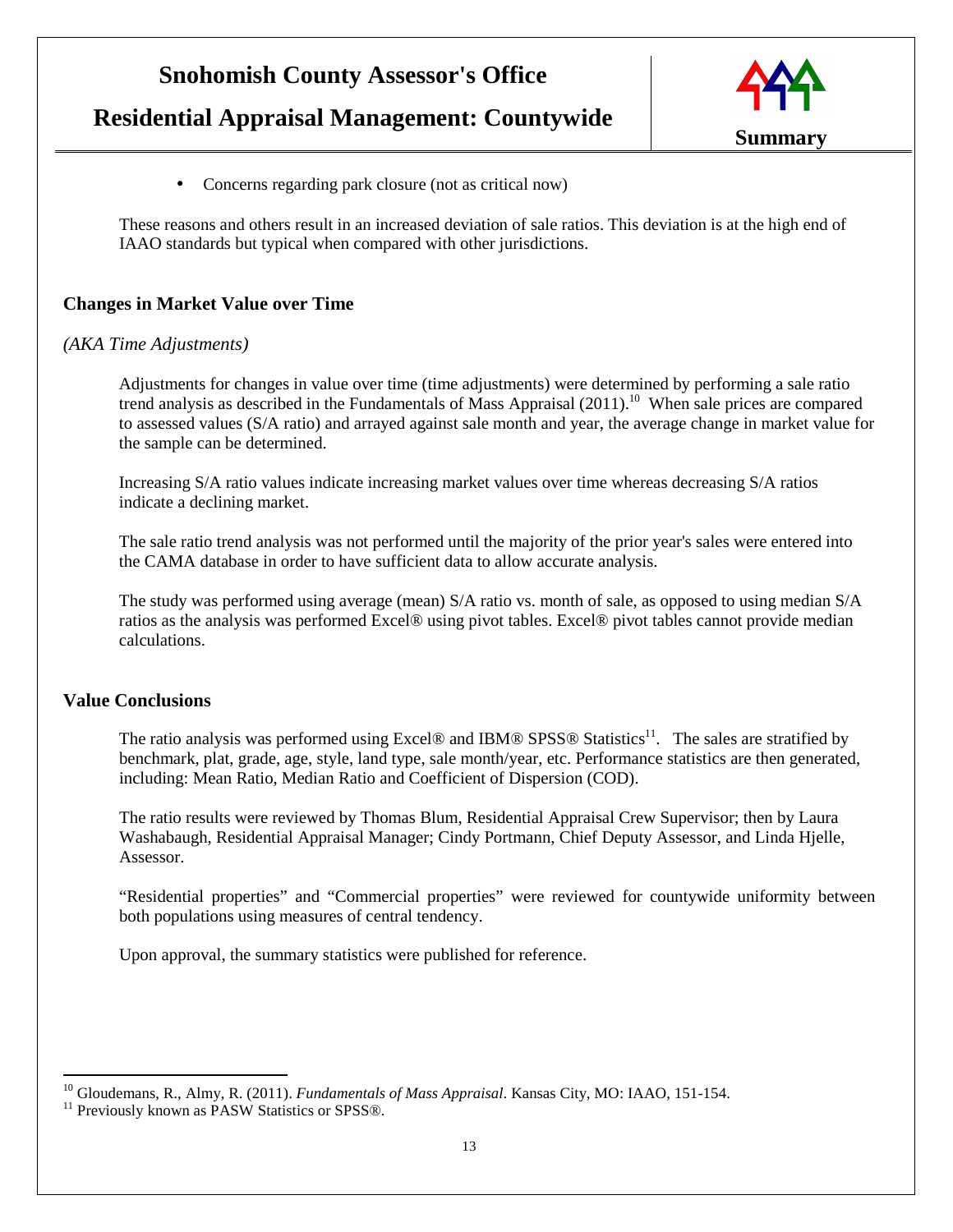### **Residential Appraisal Management: Countywide**



### **Highest and Best Use**

This mass appraisal relies on the determinations of Highest and Best Use made by the Assessor's appraisal staff as part of Physical Inspection and/or Sale Reviews.

#### **RCW 84.40.030**

"All property shall be valued at one hundred percent of its true and fair value in money and assessed on the same basis unless specifically provided otherwise by law...

(1) "…The appraisal shall be consistent with the comprehensive land use plan, development regulations under chapter 36.70A RCW, zoning and any other governmental policies or practices in effect at the time of the appraisal that affect the use of property as well as physical and environmental influences. An assessment may not be determined by a method that assumes a land usage or highest and best use not permitted, for that property being appraised, under existing zoning or land use planning ordinances or statutes or other government restrictions…."

#### **WAC 458-07-030 (3) True and fair value -- Highest and best use.**

"Unless specifically provided otherwise by statute, all property shall be valued on the basis of its highest and best use for assessment purposes. Highest and best use is the most profitable, likely use to which a property can be put. It is the use which will yield the highest return on the owner's investment. Any reasonable use to which the property may be put may be taken into consideration and if it is peculiarly adapted to some particular use, that fact may be taken into consideration. Uses that are within the realm of possibility, but not reasonably probable of occurrence, shall not be considered in valuing property at its highest and best use."

#### **Current Use Properties**

The appraised values of parcels in a 'current use' or 'designated forest' category are set according to RCW and WAC, not on Highest and Best Use.

### **Appraisal Level and Uniformity**

See specific region "Data and Analysis" (Section B) reports for results.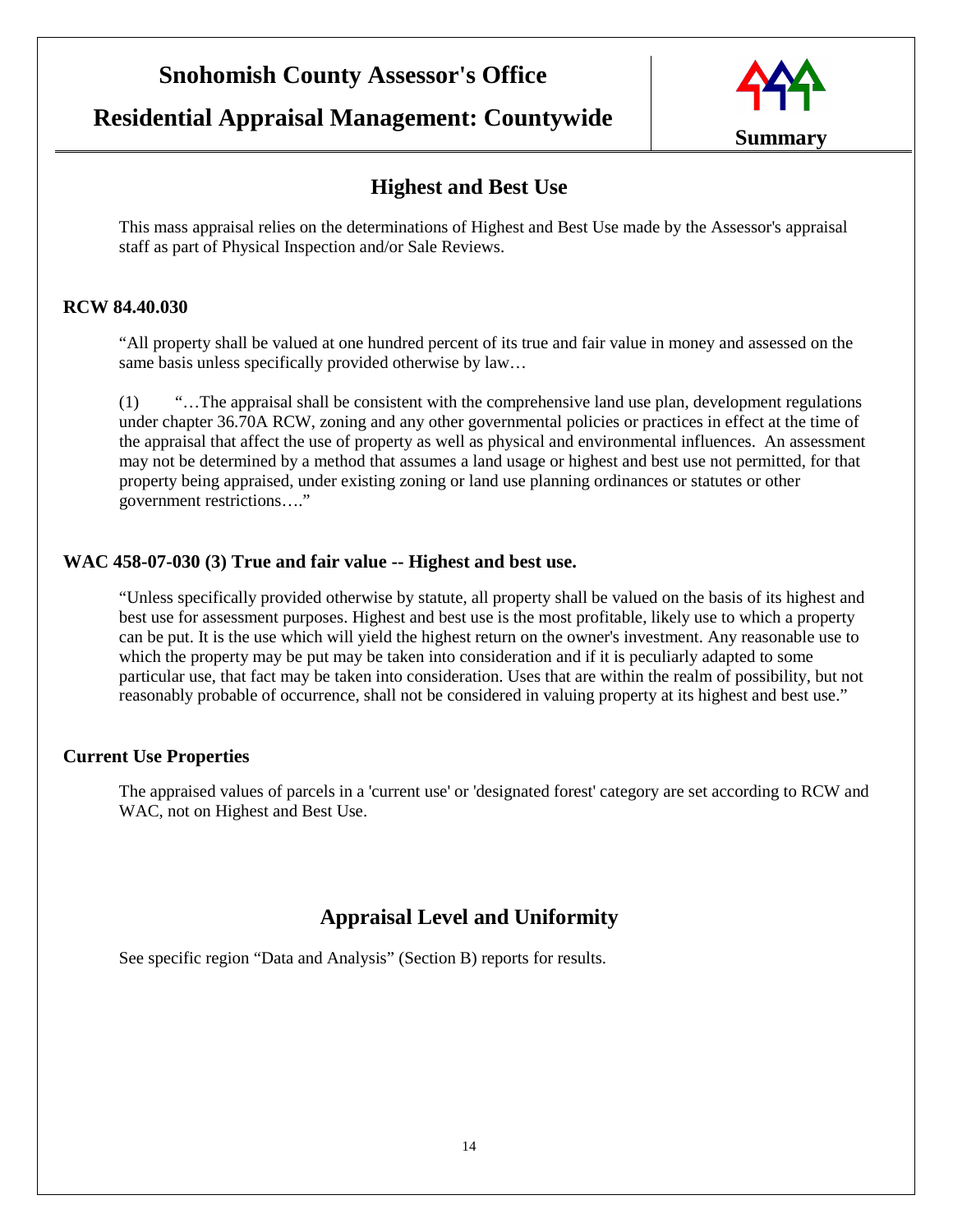**Residential Appraisal Management: Countywide**



### **Appraisal Performance**

#### **Mass Appraisal Reports – Sales**

Sales meeting the following criteria are included in the ratio analysis:

Sales within the Date Range of: 01/01/2015 – 12/31/2015

Local Analysis Code: VVVV (qualified)

Transfers by Special Warranty Deed and Bargain and Sale Deed that were investigated and determined to meet the definition of an open market transaction are included as 'VVVV' sales.

For properties with multiple sales in the selected date range, only the most current sale is used.

Based on Washington State Department of Revenue Ratio Procedures Manual – April 1997, the following sales were excluded from the ratio analysis:

- Outliers Sale ratios (certified value divided by sale price) below 0.25 or greater than 1.75.
- Sale prices that are less than \$1,000.

Some of the criteria used in determining if a sale should be used in the valuation process are:

- Was the property listed on the open market?
- Does the sale reflect the market (or a significant portion)?
- Are there factors affecting the sale price, such as bank motivations and pricing?
- Can the condition of the improvements at the time of sale be verified?

#### **Additional Sales Excluded**

- Sales where the prior year's appraised value did not include an improvement value but the sale price included improvements, such as new construction that has not yet been appraised for the current assessment year.
- Sales that included an appraised improvement value that was subsequently torn down or moved, and the current appraised value does not include any improvement value.
- Sales on parcels that did not exist for the prior assessment year but exist for the current assessment year, such as new plats, short plats, condominiums, and others. These parcels are excluded from the ratio report as their inclusion would distort the ratio results.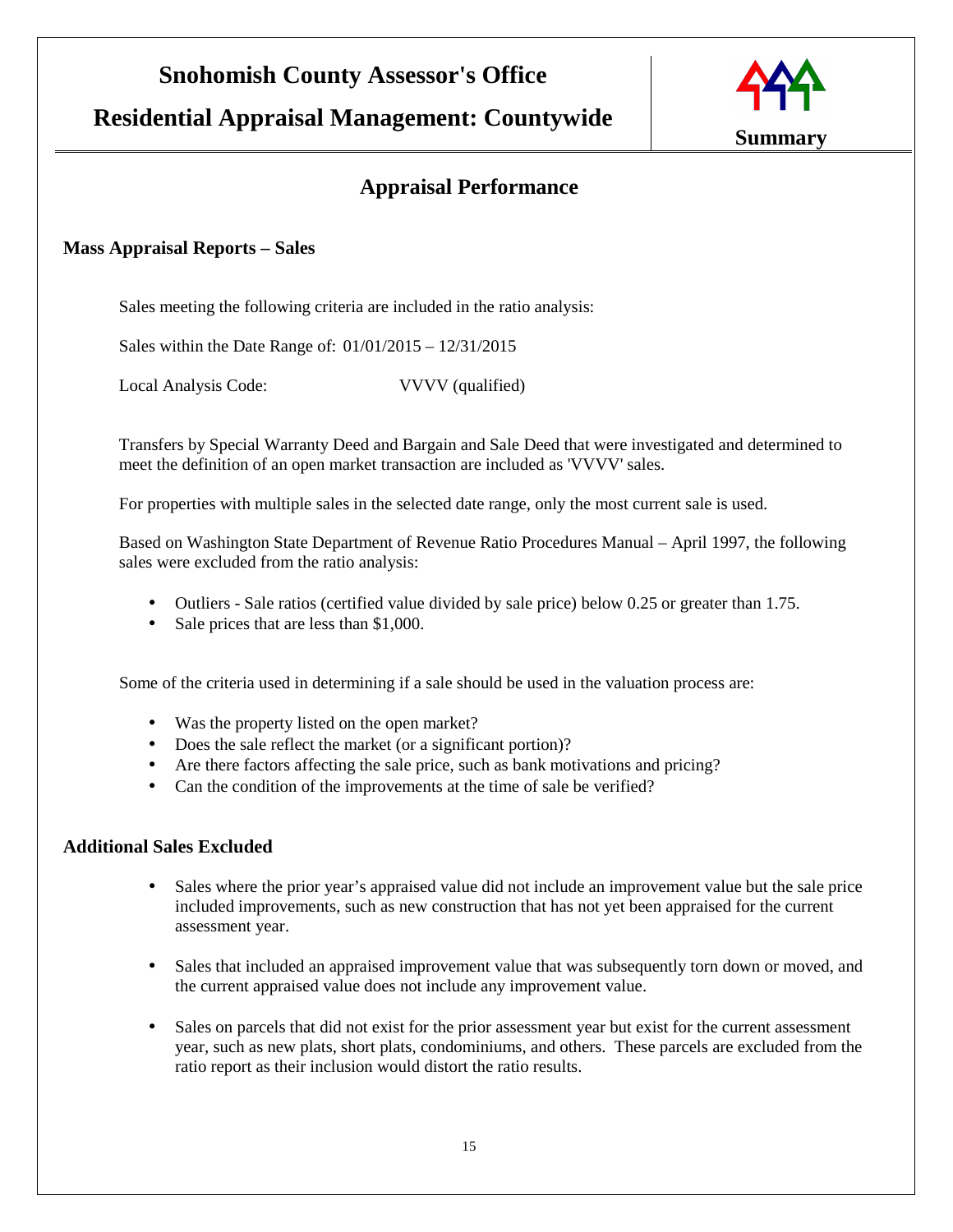## **Residential Appraisal Management: Countywide**



• Sales, which meet the DOR ratio study standard, but which investigation reveal to be non-market transactions. These sales are denoted as such in the appraisal spreadsheets and in the ProVal® database sales file as 'non-arm's length transaction type,' or '9999'.

The model calibration uses only the most recent 'VVVV' sale that occurred in the study period. This will result in slightly different counts and statistics between the mass appraisal report and the pre-certification work file spreadsheets.

### **Reconciliation and Conclusion**

#### **Residential Properties (Excluding Manufactured Homes in Parks)**

The mass appraisal valuation models employed in this revaluation for the appraisal of all property types, with the exception of manufactured homes in manufactured home parks, have been in place and utilized by the Assessor's office since the initiation of annual revaluation in 2004. The models have consistently produced reliable appraised values, as measured by ratio studies that meet or exceed the IAAO standards for ratio studies. Considering the quantity and quality of the data and the model performance results as documented herein, we conclude that the sales-adjusted cost approach produces a reliable estimate of market value.

#### **Manufactured Homes in Parks**

Manufactured Homes in Parks are valued by extracting data from ProVal® and creating a spreadsheet in Excel®. The parcels are analyzed by overall ratios, style and grade ratios, park quality and when sufficient sales exist, by specific park.

#### **Sales Used/Excluded**

The sales used and/or excluded in the preparation of this report are found in the file Mass Appraisal Report Sales File. The file is presorted by benchmark ID number and then by parcel ID number.

### **Certificate of Appraisal**

• The appraisers of the Snohomish County Assessor's Office who contributed to this report (hereafter known as "the appraiser") are, at minimum, accredited by the State of Washington Department of Revenue. By signing this report, the Snohomish County Assessor (or representative) certifies that the appraiser has the appropriate knowledge and experience to complete this Assessor's Report of the Mass Appraisal, with professional assistance disclosed if it was required.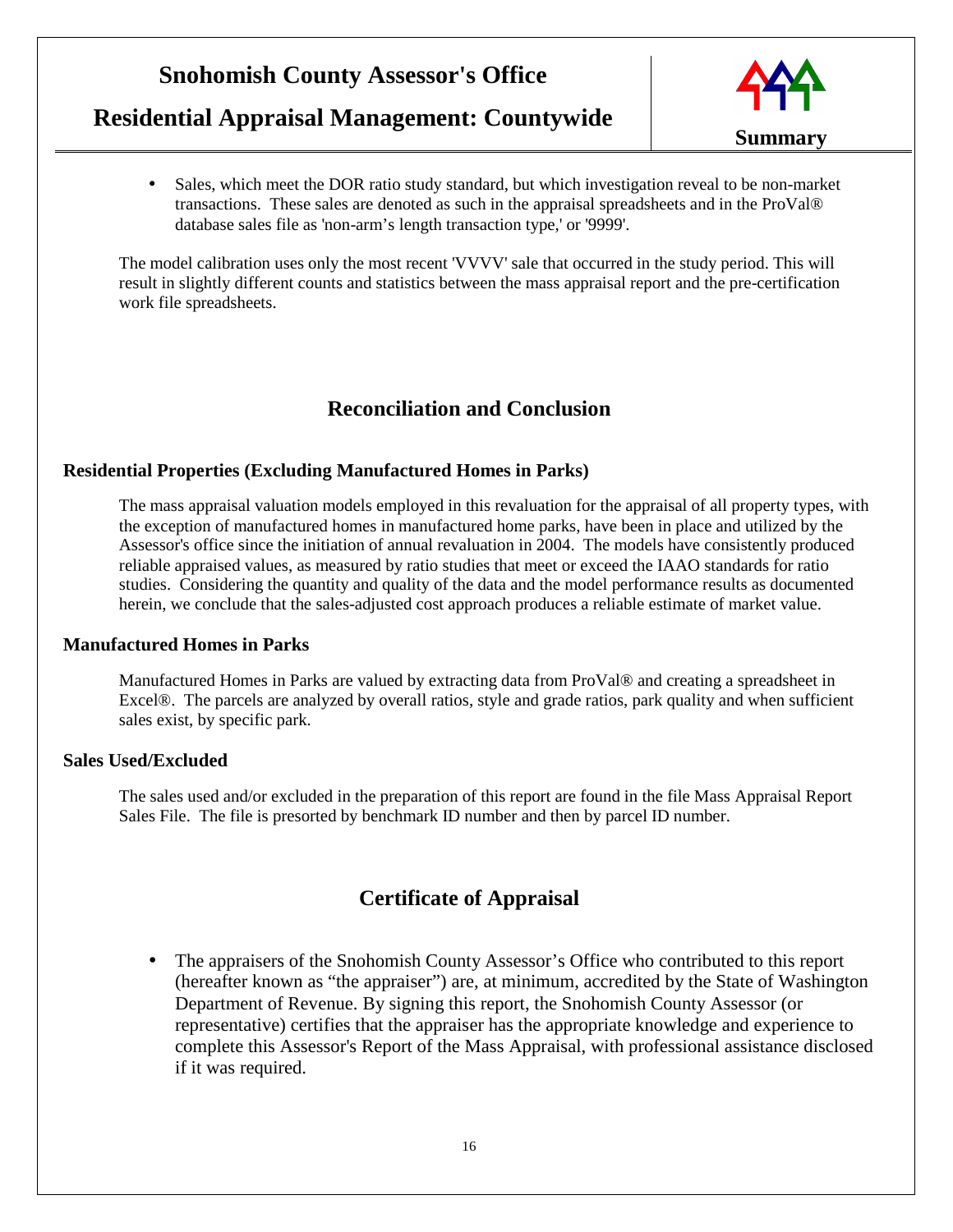# **Residential Appraisal Management: Countywide**



- To the best of the appraiser's knowledge and belief, all statements and information in this report are true and correct, and the appraiser has not knowingly withheld any significant information.
- The reported analyses, opinions and conclusions are limited only by the reported assumptions and limiting conditions, and is the appraiser's personal, impartial and unbiased professional analysis, opinions and conclusions.
- All employees of the Assessor's Office have completed declarations listing all properties within Snohomish County in which they have a financial interest. Those declarations are on file in the Assessor's office.
- The appraiser has no present or prospective interest in the properties that are the subject of this report, and has no personal interest with respect to the parties involved, with the exception of the properties listed in each regional report under "Certificate of Appraisal."
- The appraiser's engagement in this assignment was not contingent upon developing or reporting predetermined results.
- The appraiser's compensation for completing this assignment is not contingent upon the reporting of a predetermined value or direction in value that favors the cause of the client, the amount of the value opinion, the attainment of a stipulated result, or the occurrence of a subsequent event directly related to the intended use of this appraisal.
- The appraiser's analyses, opinions, and conclusions were developed and this report has been prepared, in conformity with the Uniform Standards of Professional Appraisal Practice (USPAP).
- Inspections were performed by members of the Snohomish County Assessor's Office Residential Appraisal Team in accordance with the 2016 - 2021 revaluation plan approved by the Washington State Department of Revenue March 5, 2015 and amended on March 15, 2016.
- The Assessor's Office mass appraisal is a team effort. Significant participants in various task categories are listed below:

#### **Property Inspections and Data Collection**

#### **Residential Physical Inspection Countywide Team Members:**

Larry Donk, Residential Crew Supervisor Michelle Alberts, Residential Appraiser Mara Anderson, Residential Appraiser, Senior Robert Kitchner, Residential Appraiser, Senior Garrett Halsey, Residential Appraiser Trainee Matt Terwilliger, Residential Appraiser, Senior Susan Walde, Residential Appraiser, Senior Diane Wood, Residential Appraiser, Senior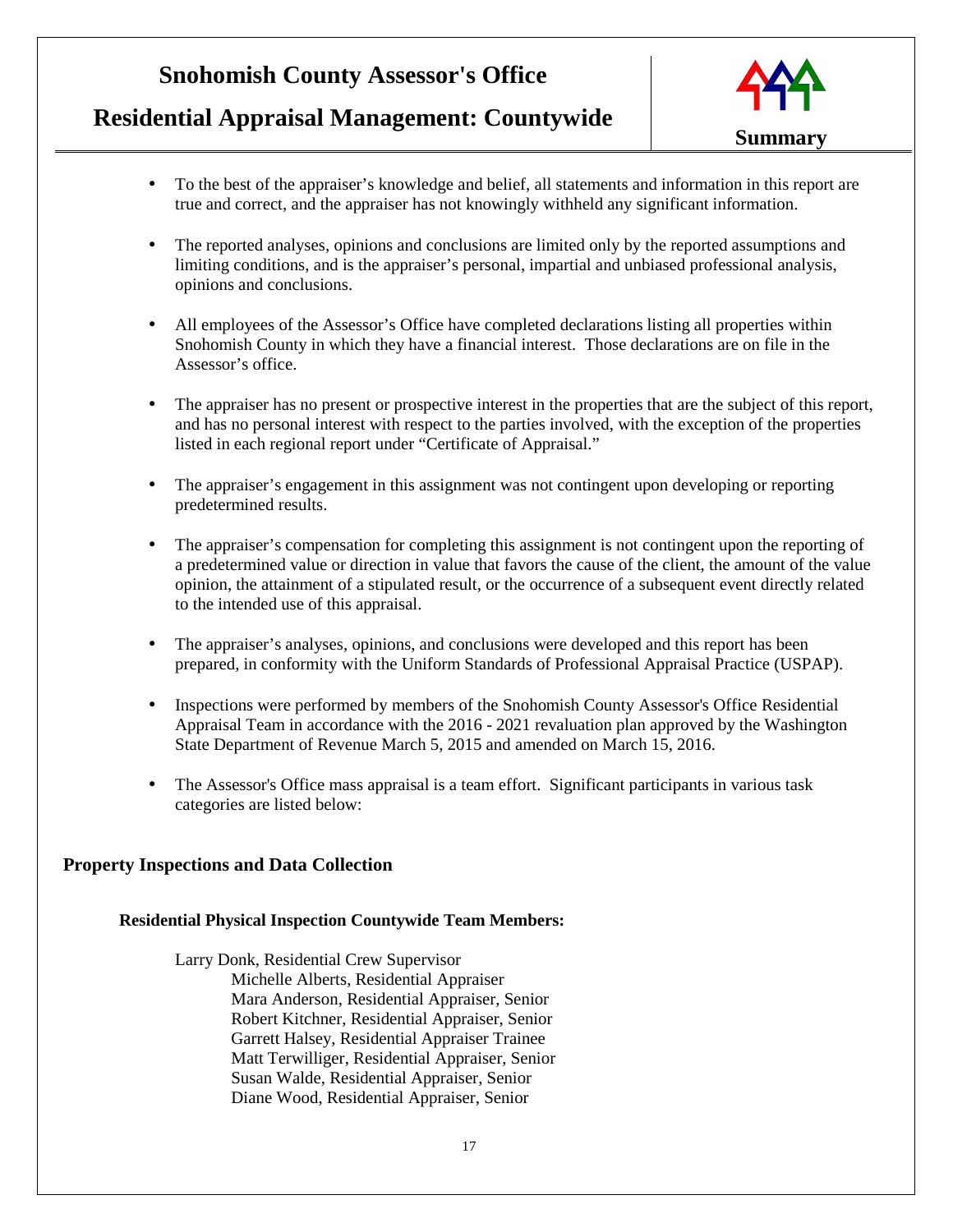### **Residential Appraisal Management: Countywide**



Laura Glover, Residential Crew Supervisor Richard Cleary, Residential Appraiser, Senior Victoria Kamihara, Residential Appraiser Trainee (extra help) Lori Owens, Residential Appraiser, Senior James Schmidtgall, Residential Appraiser, Senior Evelina Shtiui, Residential Appraiser, Senior Jason Tourtellot, Residential Appraiser, Senior

#### **Land Value**

#### **Residential Modeling Team Members**

Thomas Blum, Residential Crew Supervisor Keri Grafe, Residential Appraiser Analyst Matt Terwilliger, Residential Appraiser Analyst Janice Lange, Residential Appraiser Analyst Thomas O'Brien, Residential Appraiser Analyst Michael Tabor, Residential Appraiser Analyst

#### **Model Calibration/Analysis and Statistics**

Laura Washabaugh, Residential Appraisal Manager

Thomas Blum, Residential Crew Supervisor Keri Grafe, Residential Appraiser Analyst Janice Lange, Residential Appraiser Analyst Thomas O'Brien, Residential Appraiser Analyst Michael Tabor, Residential Appraiser Analyst Matt Terwilliger, Residential Appraiser Analyst Michelle Alberts, Residential Appraiser (modeling trainee)

Pat LeSesne, Assessment Systems Division Supervisor John Moore, Property Assessment Program Analyst

#### **Preliminary Valuation Review**

Thomas Blum, Residential Crew Supervisor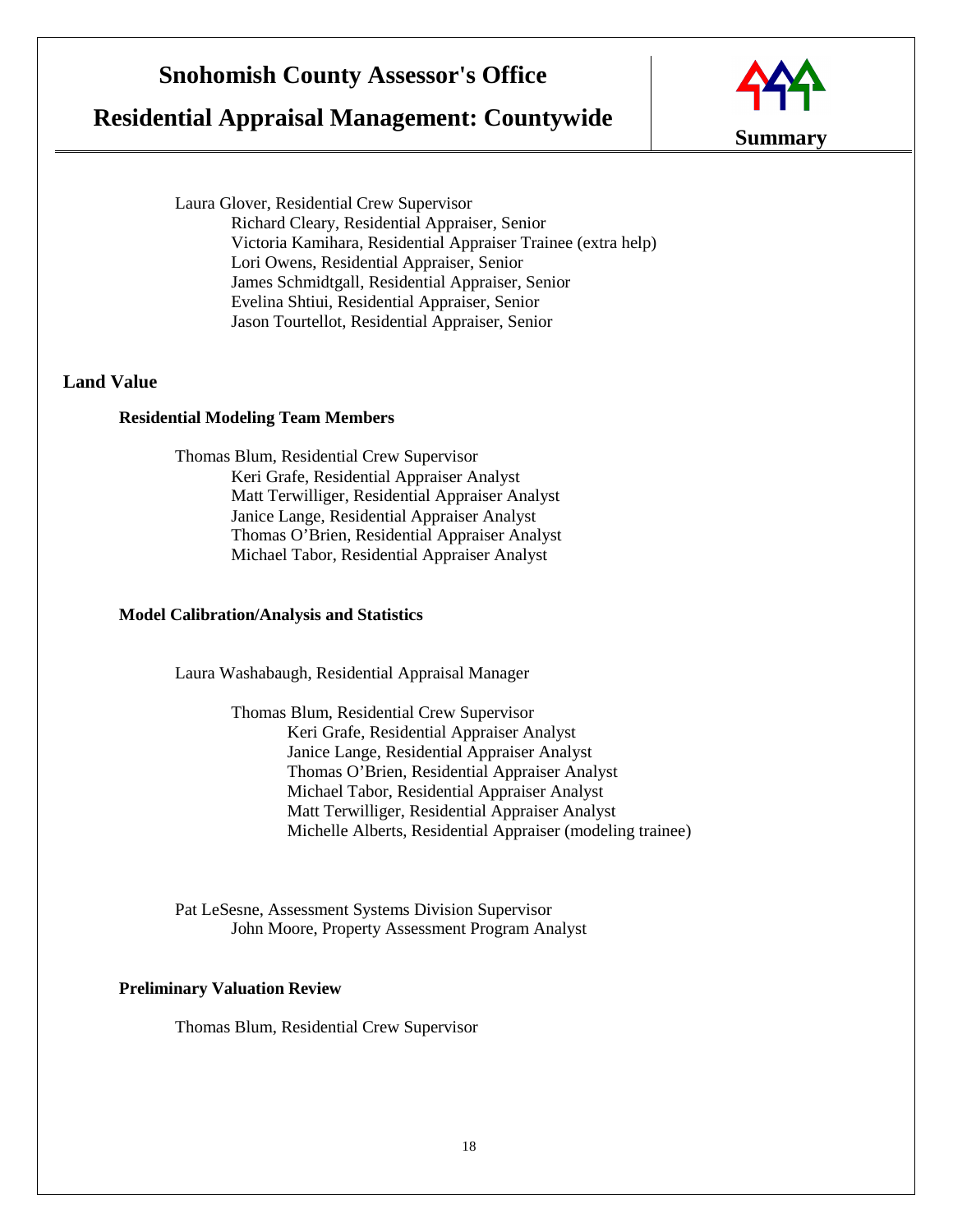## **Residential Appraisal Management: Countywide**



#### **Final Valuation Review**

Laura Washabaugh, Residential Appraisal Manager

#### **Mass Appraisal Report Preparation**

Pat LeSesne, Assessment Systems Division Supervisor – Data Extracts John Moore, Property Assessment Program Analyst – Data Extracts

Thomas Blum, Residential Crew Supervisor Michael Tabor, Residential Appraiser Analyst

#### **This mass appraisal report was reviewed by:**

Laura Washabaugh, Residential Appraisal Manager Date: June 30, 2016